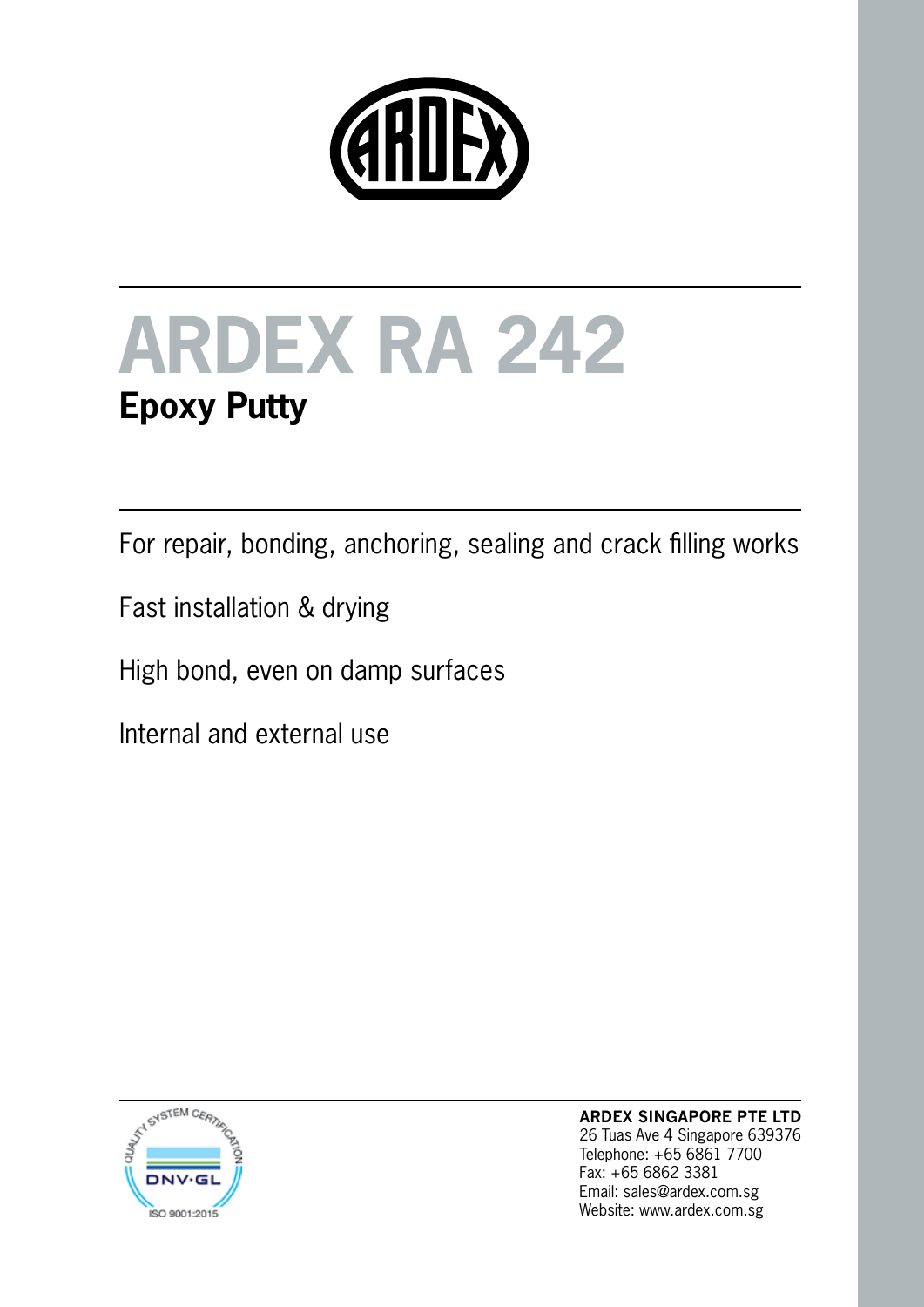# **ARDEX RA 242**

# **Epoxy Putty**

# **DESCRIPTION**

ARDEX RA 242 is a two component epoxy putty for repair, bonding, anchoring, sealing and crack filling. It comes as a thixotopic paste. It is premixed with selected graded fillers, epoxy resins and additives which, when mixed, produce a high strength, impermeable and chemically resistant putty.

The resin/hardener is in different colour to provide visual confirmation of adequate and proper mixing on site.

## **APPLICATIONS**

- Bonding precast concrete
- Anchoring of bolts and dowel bars
- Sealing of cracks
- • Repair of concrete
- • Overhead repair and vertical applications
- • Bonding of dissimilar materials

# **FEATURES & BENEFITS**

- High bond, even on damp surfaces
- Cures with undetectable shrinkage
- Speed of repair due to chemical reaction
- Impermeable to water, oil, petrol and chemical spillage
- Thixotropic paste
- Finished product is concrete grey in colour

# **SURFACE PREPARATION**

As with all concrete repairs, it is essential to remove all grease, oil, dust and other loose materials.

Concrete substrates must be adequately prepared either by use of a suitable mechanical method such as scrabbling, grit blasting or needle gunning.

## **MIXING**

Mix materials in the ratio of 2:1 (Part A to Part B) by weight until a homogenous grey colour is obtained.

Mechanical mixing is necessary, a low mixer is recommended.

## **CLEANING**

The equipment should be cleaned with an

environmentally safe solvent, as permitted under local regulations, immediately after use.

#### **COVERAGE**

Approx. 1.85 kg - 1.95 kg will be used on 1 mm thick application.

#### **TECHNICAL DATA**

|                                           | Component A                                       | Component B                   |
|-------------------------------------------|---------------------------------------------------|-------------------------------|
| Colour                                    | white,<br>homogenous<br>paste                     | black,<br>homogenous<br>paste |
| Density                                   | $1.69 + - 0.06$                                   | $1.99 + - 0.06$               |
| Mixing Ratio                              | 2:                                                | 1                             |
| Chemical<br>resistance                    | resists water, alkali and dilute<br>mineral acids |                               |
| Pot Life                                  | approx. 45 minutes $@25^\circ C$                  |                               |
| Slump<br>resistance                       | 25mm @25°C                                        |                               |
| Toxicity                                  | non-toxic on curing                               |                               |
| Compressive Strength in N/mm <sup>2</sup> |                                                   |                               |
|                                           | @35°C                                             | @25°C                         |
| 2 hrs                                     | 15                                                |                               |
| 8 hrs                                     | 31                                                | 25                            |
| 1 day                                     | 56                                                | 50                            |
| full cure                                 | 68                                                | 60                            |
| Flexural<br>Strength                      | > 8.0 MPa @25°C<br>(ASTM C580-2002)               |                               |

# **PACKAGING**

ARDEX RA 242 is available in 2kg set consisting of Part A: 1.33 kg and Part B: 0.67 kg.

## **STORAGE AND SHELF LIFE**

ARDEX RA 242 should be stored away from direct sunlight or heat before using as heat will shorten the pot life.

If stored correctly, as detailed above, the shelf life of this product is 12 months from the date shown on the packaging.

## **SAFETY PRECAUTIONS**

ARDEX RA 242 materials are flammable and should be kept away from fire or naked flame. It